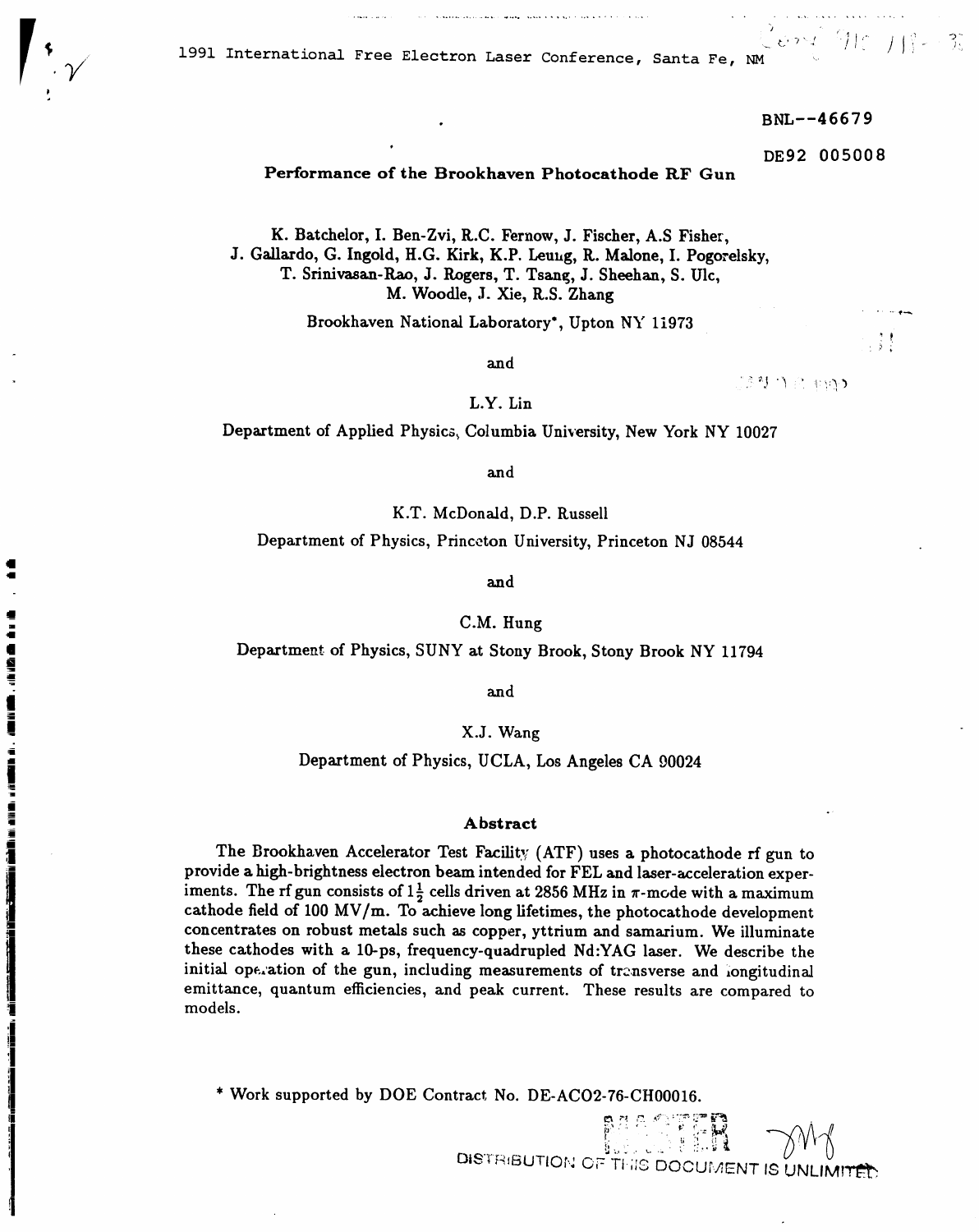### **1. Introdu**c**tion**

t

-t

There are several important applications in which the brightness of electron beams is a paramount consideration. Two applications which come immediately to mind are **hi**g**h**-**lu**m**ino**s**i**ty l**inear col**li**ders** a**nd free-electron la**s**ers.**

**A common requiremen**t **for** th**ese pro**g**r**am**s is** th**e nee**d **for electron** b**eams com**b**inin**g **hi**g**h-pe**a**k current** w**ith ver**y sm**all tr**ans**ver**s**e** a**nd lon**g**itudin**al **emitt**an**ce**s**. A**t the Brookhaven Accelerator Test Facility we are devoting substantial resources to the **production and u**n**derst**a**ndin**g **of** e**lectro**n b**e**am**s th**a**t h**a**ve the**s**e** a**t**t**ri**b**utes.**

T**he ulti**ma**te** aim **is to provide** a **source of electrons** w**ith** as high a b**ri**g**ht**n**ess** as possible. Beam brightness is defined as the ratio of the beam peak current to the **product of the horizontal** an**d vertic**al **norm**al**ized r**m**s emi**t**t**a**nces:**

$$
B=\frac{I_p}{\varepsilon_{N,x}\varepsilon_{N,y}}
$$

**We f**ee**l th**a**t the i**s**sues of prod**u**cing** h**igh**-**brightness** el**e**c**tron be**ams **c**a**n be best** addressed with an rf gun that contains a laser-illuminated photocathode. Our rf gun program is based on the pioneering work at Stanford [1], where the first rf gun was developed, and Los Alamos [2], where a photocathode was first installed in an rf gun.

# **2. Description of the BNL RF Gun**

The Brookhaven **rf** gun [3] is a  $1\frac{1}{2}$  cell, side-coupled structure operating at 2.856 GHz (see Fig. 1). A design goal is to achieve a gain in beam brightness by minimizing **t**he emi**tt**ance **o**f **t**he elec**t**r**o**n beam. Tw**o** effec**t**s d**o**mina**t**e **to** caus**e** gr**o**w**t**h **i**n em**itt**a**n**ce bey**o**nd **t**he **t**he**r**mal emi**tt**a**nc**e **o**f **t**he elec**t**r**o**ns a**t t**he ph**otocat**h**o**de **it**self. Thes**e** effec**t**s are **t**he dynami**c**s **o**f **t**he **i**n**t**era**ctio**n **o**f **t**he elec**t**r**o**ns w**it**h **t**he rf fields **i**n **t**he gun and **t**he emi**tt**ance g**ro**w**t**h ca**u**sed by **t**he self**-**fields **o**f **t**he elec**t**r**o**ns.

Emi**tt**an**c**e g**ro**w**t**h due **to t**he rf dynamics can be c**o**n**t**r**o**lled by ensur**i**ng **t**ha**t** n**o**nli**n**ea**r t**ra**n**sv**e**rse c**o**m**po**nen**t**s **o**f **t**he rf fields a**r**e minimized. This i*s* acc**o**mplished by **p**la**c**i**n**g rela**t**ively **t**hi**c**k disk**s** b**et**ween cell**s** and a**d**j**u**s**t**ing **t**he diame**te**r **o**f **t**he a**p**er**tu**res s**o** as **to** minimize n**on**linear **tr**ansver**s**e c**o**m**po**nen**t**s. N**ot**e **t**ha**t** s**in**ce we use a T**r**-m**o**de f**o**r ac**c**ele**r**a**t**i**o**n, **t**he **r**f fiel**d**s a*x*e **nea**r a minim**u**m whe**n t**he **p**ar**t**i**c**les **t**raverse **t**he a**p**e**rt**u**r**es.

The s**tr**a**t**egy **us**ed **to co**n**tro**l emi**tt**a**nc**e g**ro**w**t**h **du**e **to t**he self-fields **o**f **t**he elec**t**r**o**ns **i**s **to op**e**r**a**t**e the gun s**o t**ha**t t**he ele**ctro**ns are la**u**n**c**hed **i**n a h**i**gh-gradien**t** a**cce**le**r**a**t**ing field. Once the electrons are relativistic, emittance growth due to space charge becomes m**ore** man**a**g**e**abl**e**. Th**e** BN*L* **r**f g**u**n ha*s* b**e**en design**ed to op**e**r**a**t**e wi**t**h a 1**00**-MV*/*m **p**eak ac**c**ele**rat**ing g**radie**n**t** a**t t**h**e c**a**t**h**o**de. Three des**i**gn fea**tur**es ens**ur**e **t**h**i**s**:** (1) **t**he **2**.856-G**Hz o**pe**r**a**t**ing f**r**eq**u**en**c**y, (**2**) **t**he rela**ti**v**e**ly l**o**w **p**eak-wall field **to p**eak-a**x**ial field ratio (1.18 to 1), and (3) an initial  $\frac{1}{2}$  cell to ensure that the particles are launched near peak accel**e**rating gradi**e**nts.

Th**e** rf gun has a **p**hotoc**a**thod**e** "nstall**e**d on th**e** back plane of the half c**e**ll. At Brookhaven, we ar**e c**on**c**entrating our photo**c**athod*e* I\_&*D* o**n** metals, s**u**ch a*s* yttrium, samarium and co**p**per, b*e*cause m**e**tals should provid*e* th*e* robus**t**ness nec**e**ssary for continuous operations ov**e**r long periods. Copper is particularly attractive, because it allows for the **p**ossibility of constru**c**ting a simple, all-copp**e**r cavity.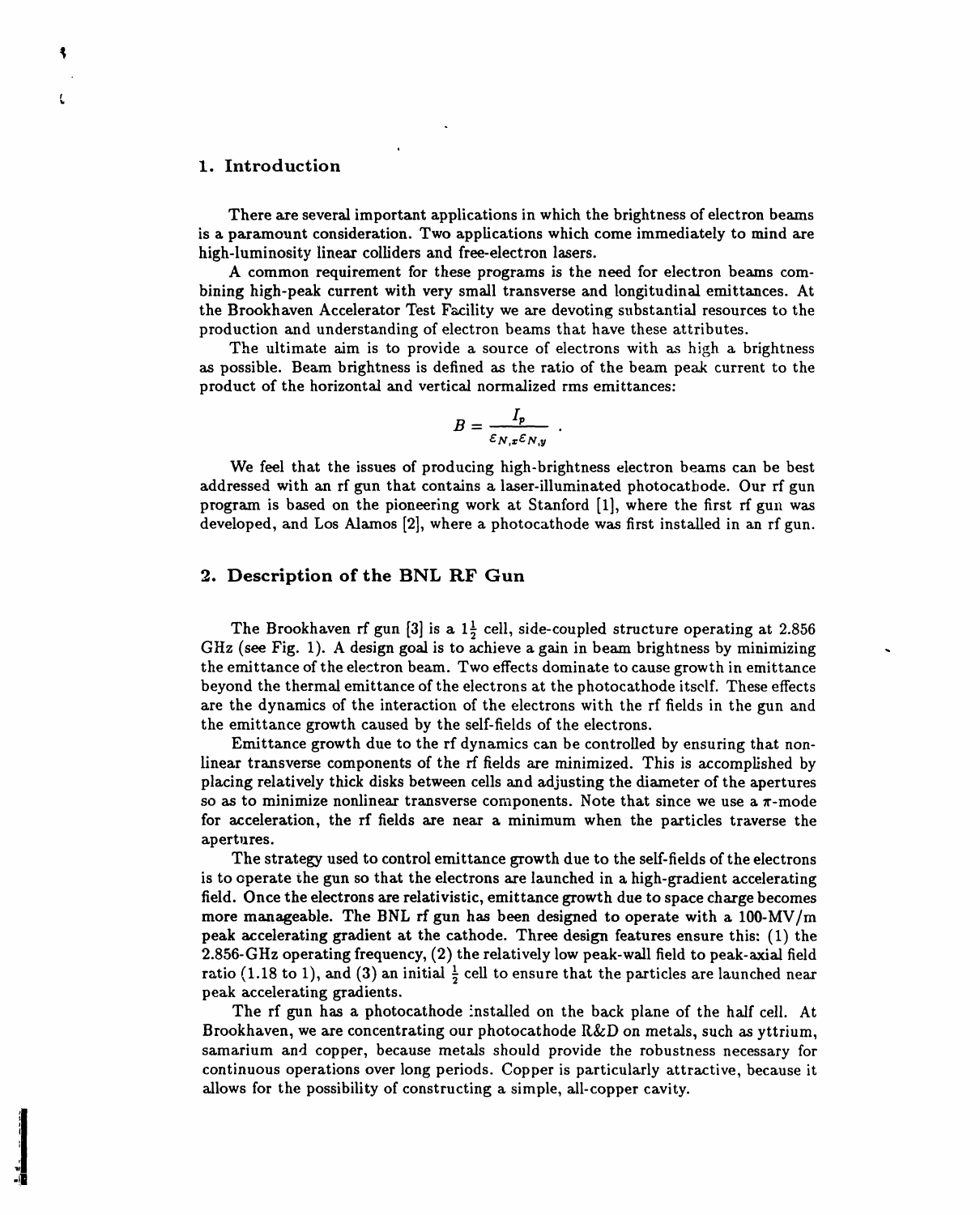A consequence of the choice of these metals is the fieed for ultraviolet laser light to excite the photocathode. For copper, the 4.3-eV work function lies just below the 4.66-eV energy of frequency-quadrupled Nd:YAG (266 nm), and so provides a small intrinsic thermal emittance. The quantum efficiency can be  $10^{-4}$ . At the same w**a**velength**,** yttriu**m** and s**a**m**a**rium **ca**n h**a**v**e** qu**a**ntum effi**c**ien**c**ies up to 1**0** -**3,** but the 3-eV work fu**n**ction ca**n** le**a**d to a higher thermal emitt**a**nce. Thus, with over 100 #J of UV light **a**v**a**ilable, we can extr**a**ct over 10 nC from **a**n yttrium or s**a**m**a**rium c**a**thode. Our design calls for a 1-nC micropulse with **a** 6-ps (FWHM) pulse length, thus yielding **a** pe**a**k current of 160 A. If we choose to focus onto **a** 3-mm-r**a**dius spot on the photocathode, this corresponds to  $560 \text{ A/cm}^2$  issuing from the surface, well within the c**a**pabilities of these m**a**terials [4].

# **3. D**e**scription of th**e **Nd:YAG las**e**r sy***,***t**e**m**

The photo**c**athode laser system is illustrated in Fig. 2, and the key par**a**meters are listed in T**a**ble 1. A Spectr**a**-Physics model 3400 CW mode-locked Nd:YAG oscillator (1064 nm) produces a pulse tr**a**in with a sp**a**cing of 12.25 ns (81.6 MHz), every 35th rf period of the gun and lin**a**c. A Lightw**a**ve Electronics series 1000 timing stabilizer [5] reduces timing jitter of the laser pulses to 1 ps with respect to the rf. The 80-ps oscillator pulses are frequency chirped in 200 m of single-mode optical fiber. A pulsed, regener**a**tive **a**mplifier [6] then selects, **a**mplifie**s**, **a**nd compresses a single pulse from the trai**n**. The selection is accomplished by **a** Pockels cell inside the **a**mplifier c**a**vity. After 12 pa**s**ses through the Nd:YAG rod, the pulse is extr**a**cted by a second Pockels cell. The bandwidth of the amplifier rod is n**a**rrower than the chirp from the fiber; consequently, only the middle of the pulse is **a**mplified and the output is expected to be compressed to 12 ps (FWHM). Frequency quadrupling reduces the ultraviolet pulse width to 6 ps (FWHM). Up to 300  $\mu$ J of ultraviolet has been incident on the cathode, focused to spot sizes ranging from 0.2 to 1.2 mm.

|                            | Design | Achieved |
|----------------------------|--------|----------|
| IR Energy, mJ              | 10     | 10       |
| UV Energy, $\mu$ J         | 50     | 300      |
| IR Pulse length (FWHM), ps | 12     | 20       |
| Pulse timing jitter, ps    | < 3    |          |
| Rep. Rate, Hz              |        |          |

**Table** 1 Nd**:**YAG **L**aser P**a**rame**t**ers

**J** This system **w**ill be extended t**o a**mplify a train of 1 to 100 pulses with a spacing of 24.5 ns. This will permit oper**a**tion of the ATF FEL oscillator [7], which requires a tr**a**in of electron bunches rather th**a**n a single bunch.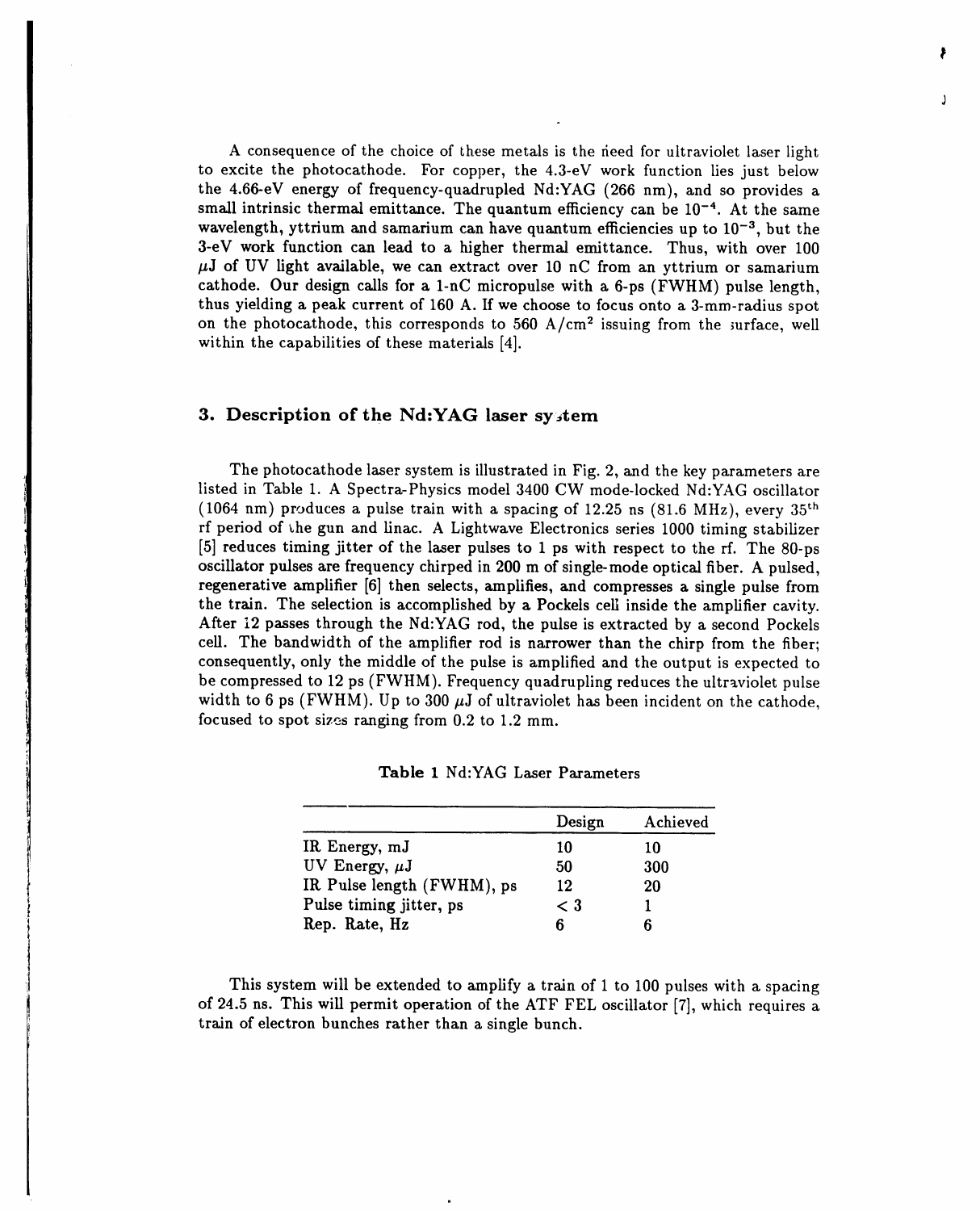# **4.** O**pe***r***ation of the** R**F Gun**

**I** 

**Operation of the rf gun with the Nd:YAG la**\_**er** s**yste**m **be**gan **in November, 1990.** We have operated for an integrated run time of  $\approx$  700 hours with a single copper **photoc**a**thode. The rf gun has been let** u**p to** ai**r twice during this period** an**d we find that** after a subsequent bakeout, conditioning the gun to peak fields requires  $\approx 8$  hours. **Durin**g **nor**mal **resumption of operations without a v**a**cuum break, reconditioning is minimal.** The vacuum in the gun is typically  $\approx 10^{-9}$  Torr before rf power is introduced and goes to  $\approx 10^{-8}$  Torr during operation of the gun.

, i I , , ii ii iii /llil\_

**Under special running cond**i**tions with** a **reduced l**as**er spot size we h**a**ve exc**e**e**d**ed the** damage threshold on copper (verified visually after cathode removal) but have not **experienced** a**ny notice**a**ble** a**dverse effects during su**b**sequent operation of the rf** g**u**n**. This confirms the robustness of** an **rf gun with** m**etal c**a**thodes.**

**The pe**a**k momentum** a**chieved to d**a**te is 4.6** *M***e**V*/***c, with 6.2 MW of rf power in the** g**un. This output mom***e***ntum corresponds to** a p**e**a**k-**a*x***i**al **electric field in the rf** g**un of 98 MV***/*m**, which is** nea**rly our design v**alu**e of 100 MV***/*m**.**

**The measure**m**ent of the transverse e**m**it**ta**nce o**f **the electron be**am **is done** a**t either profile monitors 1** a**nd 2 for the** m**o**m**entu**m**-**d**ispersed be**a**m (see Fi**g**. 3) or profile monitors 3** a**nd 4 for the** m**o**m**entu**m**-reco**m**bined** b**e**am**. For the** m**o**m**entu**m**dispersed bea**m**, we c**an **only m**easu**r**e **the vertic**al **emitt**a**nce. These results, however, more ne**a**rly represent the emitt**a**nce of the bea**m as **produced by the** gu**n, where**as **me**a**surements** a**t monitors 3** a**nd 4 include** a**ny** g**row**l;**h in the tr**a**nsverse e**m**itt**an**ce due to the injection system.**

**The tr**a**n**s**verse e**m**itt**an**ce is** a**n**al**ysed** b**y one of two methods. The qu**a**dr**u**pole** variati**on** me**tho**d e**ntail**s va*x*ying the st**r**ength of a quad**ru**p**o**le pre**c**eeding an i:ldividual p**ro**fil**e** m**o**ni**to**r an**d** observing **the** corr**e**sponding variations in th**e** sp**ot** size on that monitor. Figure 4 shows an example of data collected in this manner.

An **a**lternative method consists of focusing the beam on one profile mo**n**itor, measuring the **r**esulting spot size of the focused beam, and then observing the b**e**a**m** spot on the companion monitor without readjusting the beam optics. The emittance is obtained by

$$
\epsilon_n = \gamma \sigma_y^0 \sigma_{y'}, \quad \text{and} \quad \sigma_{y'}^2 = (\sigma_y^2 - \sigma_y^{0^2})/L_{\text{drift}}^2
$$

where the measured quantities  $\sigma_y^0$  and  $\sigma_y$  are respectively the focused and unfocused **rms** profile widths;  $\sigma_{y'}$  is the inferred divergence of the beam and  $L_{drift}$  is the known drift distance between the two profile monitor screens. Note that the roles of the two **compa**n**ion moni**t**or**s **can be re**v**er**s**ed,** t**h**us **gi**v**ing two independen**t **mea***s***ur**e**m**e**nt**s **o**f t**h**\_ **emitt**a**nce. The me**a**surement** a**l**s**o h**a**s the conve**n**ient** p**roperty of being f**re**e of inter**p**r**e**t**a**tion since knowledge of the char**a**cteri**s**tics of the qu**a**drupoles in the be**a**m line is no**t **required in order to extr**a**ct the emitt**a**nce from t**h**e me**as**ure**m**e**n**ts.**

**The longitudi**nal str**uct**u**re of** t**he** e**lectron pu**ls**e is** an **im**p**ort**a**nt be**a**m p**aram**e**ter **which,** al**ong wit**h **the ch**ar**g**e**, d**ete**rmin**es **th**e **pe**a**k curr**e**nt of** t**he b**ea**m. Thi**s **longi**tudinal profile, which is measured by means of an rf kicker cavity installed before the first dipole (see Fig. 3), gives the length of the electron pulses as they leave the rf gun. This kicker operates at 2856 MHz and provides a vertical displacement proport**ional** t**o time, which c**a**n b**e **ob**serve**d** a**t** e**ith**e**r** t**he momentum** s**lit** (**loc**a**ted be**t**w**ee**n** elements  $Q4$  and  $Q5$ ) or profile monitor 1. The resolution of this measurement system a**pp**r**o**a**che**s 1 **p**s**.**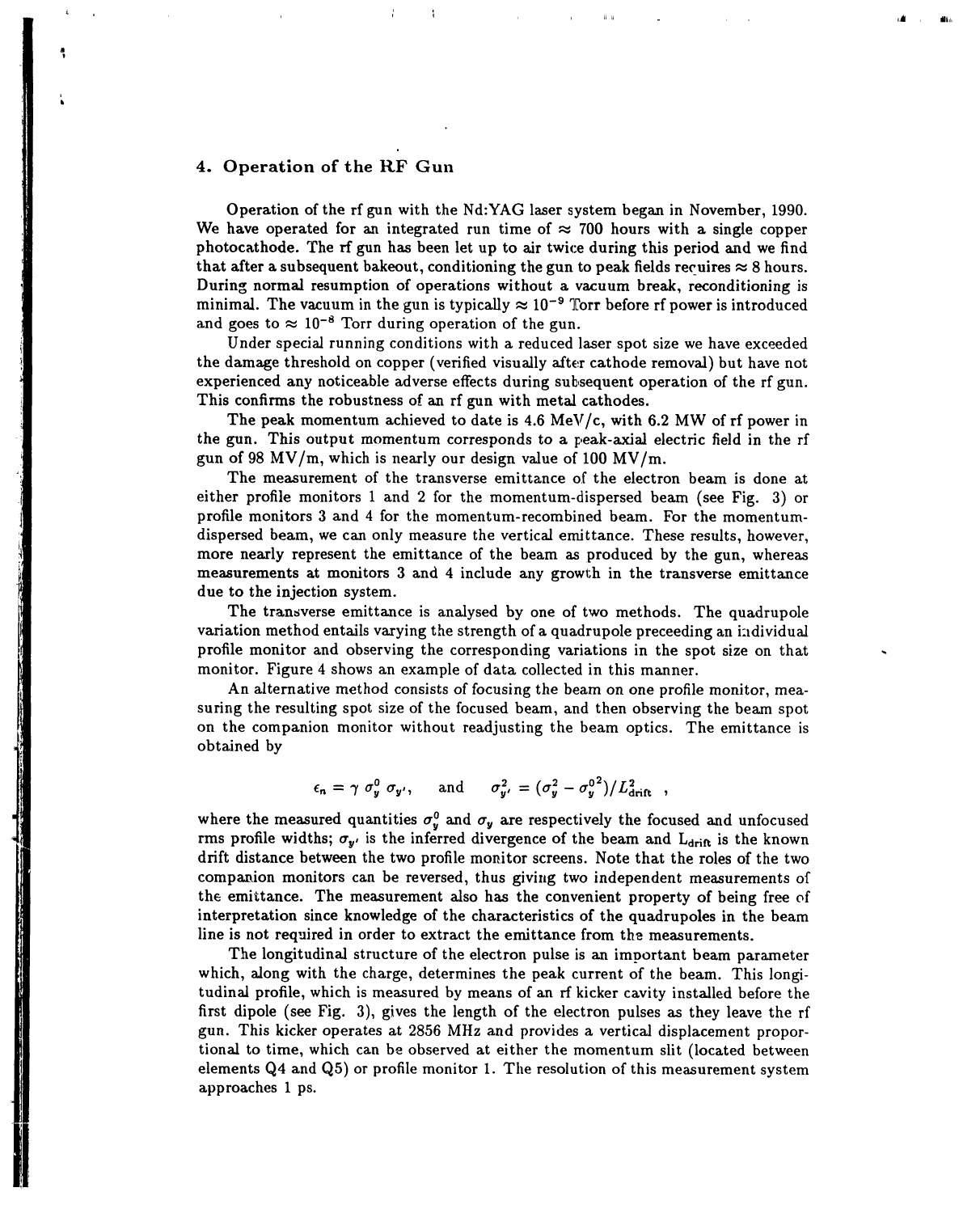Table 2 shows the results of the most recent measurements of the parameters of the electron beam from the rf gun. Both the peak current and the beam brightness a*x*e the results of measurements taken at one occasion and are not obtained using best results for the other parameters. The 2 nC electron beam was measured at the momentum slit when the copper photocathode was illuminated with 170  $\mu$ J of 266 nm laser light. This yields a collection efficiency (quantum efficiency  $\times$  beam transport efficiency) of  $0.6 \times 10^{-4}$ .

.Iii\_**l**Jh

|                                                         | Design             | Achieved           |
|---------------------------------------------------------|--------------------|--------------------|
| Energy, MeV                                             | 4.6                | 4.6                |
| Repetition rate, Hz                                     | 6                  | 6                  |
| Electron pulse charge, nC                               | 1.0                | 2.0                |
| Electron pulse length, rms, ps                          | 2.5                | 4.9                |
| Peak Current, A                                         | 160                | 133                |
| Energy spread, rms, %                                   | 0.3                | 0.4                |
| Emittance $(\gamma \sigma_x \sigma_{x'})$ , $\pi$ m-rad | $7 \times 10^{-6}$ | $4 \times 10^{-6}$ |
| Beam Brightness, $A/m^2$                                | $3 \times 10^{12}$ | $7 \times 10^{12}$ |

Table 2 BNL RF Gun Results to Date

## 5. Compa*r*iso**n w**it**h** Models

and a security and a security of the security of the

Figure 5 shows results o**f** measuring the energy of the electrons ejected from the r**f** gun as a function of the input rf power. The measured shunt impedance is 50  $\text{M}\Omega/\text{m}$ (without transit time) compared to a SUPERFISH predicted value of 57  $M\Omega/m$ .

The principal modelling tool used at BNL for studies of the beam dynamics of the rf gun is PARMELA. We show in Fig. 6 a plot of the measured electron beam mome**n**t**u**m vers**u**s the rf phase at **w**hich the laser beam strikes the photocathode. The solid line represents the PARMELA predictions.

Our measured rms emittance of 4  $\pi$  mm-mrad is lower than the PARMELA prediction (with spa**c**e charge i**n**cluded) by a factor of 2. We find, however, that other codes such as MAGIC IS] tend to give results [9**]** similar to our observations.

With a streak camera, we have measured the amplified IR laser pulse length to be typically 20 ps (FW**H**M) which implies a UV pulse length of 10 ps (FWHM). This agrees well with our low-charge beam length measurement of  $\sigma_r = 4.9$  ps. Further measurements of a 2 n*C* electron beam indicate that the pulse length has increased to  $\sigma_{\tau}$  = 6 ps. PARMELA calculations give a bunch lengthening of 25% per nC of bunch charge in this regime.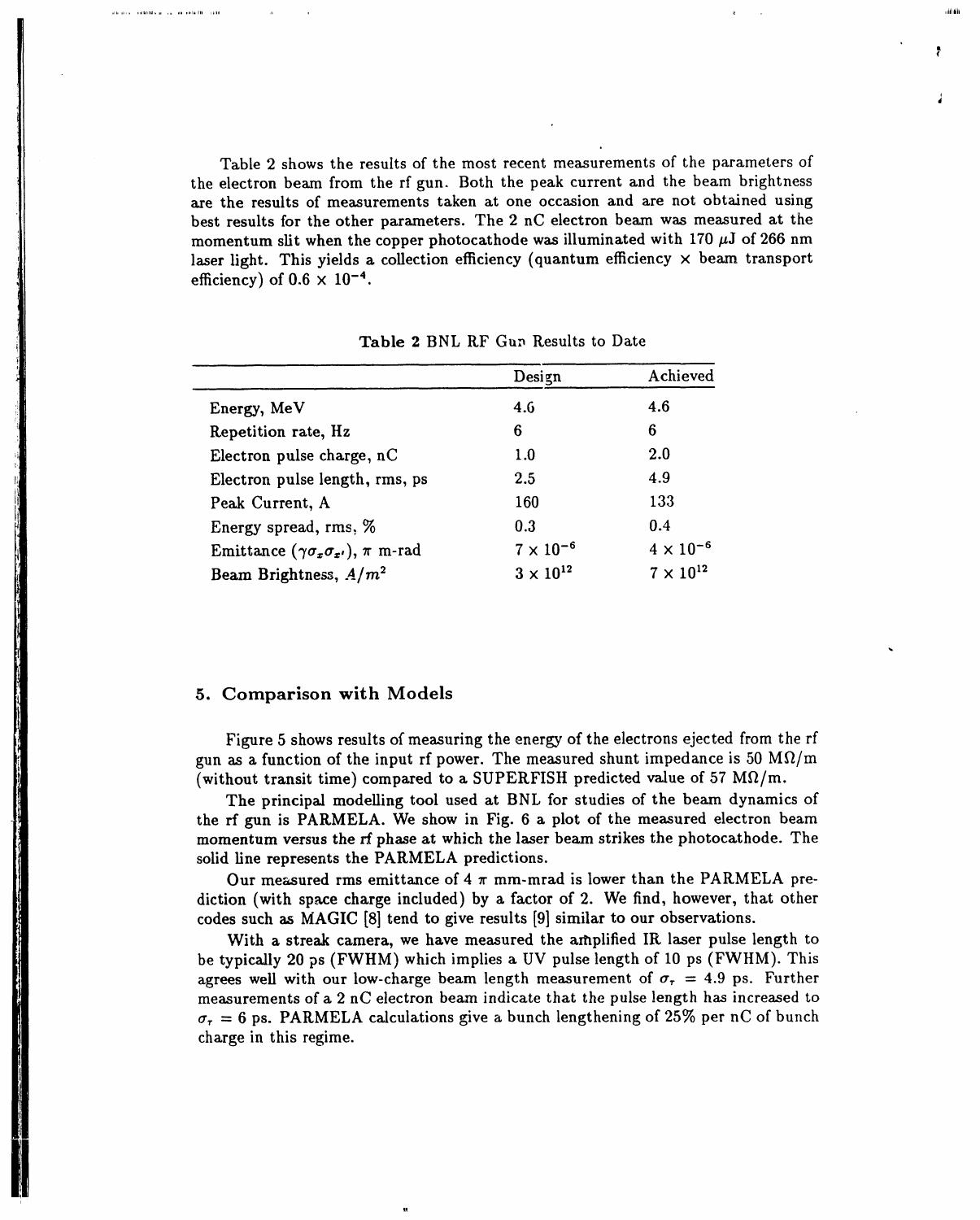## 6. Conclusions

 $\lambda$ 

Our initial operation of the BNL rf gun has shown that our design goals for key beam parameters, including peak current and brightness, can be meet with the installation of a copper photocathode. Further, we note that the use of copper provides great mechanical and chemical stability to the gun and will allow for great simplifications in future rf gun designs.

### References

- 1. S.V. Benson et al, Nucl. Instr. and Meth., A250 (1986), p. 39.
- 2. J.S. Fraser et al, Photocathodes in Accelerator Applications, Proceedings of the 1987 IEEE Particle Accelerator Conference, Washington D.C., E. Lindstrom and L.S. Taylor eds. (1987) p. 1705.
- 3. K. Batchelor, H. Kirk, J. Sheehan, M. Woodle and K. McDonald, Development of a High Brightness Electron Gun for the Accelerator Test Facility at Brookhaven National Laboratory, Proceedings of the 1988 European Accelerator Conference, Rome, Italy, June 2-12, 1988.
- J. Fischer, T. Srinivasan-Rao, and T. Tsang, UV Photoemission from Metal Cath-4. odes for Picosecond Power Switches, Proceedings of the Switched Power Workshop, Shelter Island, NY, October, 1988, R.C. Fernow, ed. BNL 52211, (1989) p. 44.
- 5. M.J.W. Rodwell, D.M. Bloom, and K.J. Weingarten, IEEE J. Quantum Electronics  $25, (1989)$  p. 817.
- 6. T. Shimada, I. Bigio, R.F. Harrison, and N.A. Kurnit, Generation of High-Brightness 1.06 um Pulses by Compression of a Chirped Seed in a Nd: YAG Regenerative Amplifier, Conference Presentation TUJ 39, CLEO, Baltimore, April 24-28, 1989.
- 7. K. Batchelor, I. Ben-Zvi, R.C. Fernow, A.S. Fisher, A. Friedman, J. Gallardo, G. Ingold, H. Kirk, S. Kramer, L. Lin, J.T. Rogers, J.F. Sheehan, A. van Steenbergen, M. Woodle, J. Xie, L.H. Yu, R. Zhang, Status of the Visible Free-Electron Laser at the Brookhaven Accelerator Test Facility, Proceedings of the 13<sup>th</sup> Int. FEL Conf., Santa Fe, NM, 26-30 Aug. 1991.
- 8. G.D. Warren, L. Ludeking, J. McDonald, K. Nguyen, and B. Goplen, MAGIC Users' Group Software, Proceedings of the Conference on Computer Codes and the Linear Accelerator Community, Los Alamos National Laboratory, January 22-25, 1990, Richard K. Cooper ed. LA-11857-C (1990) p. 57.
- 9. I.S. Lehrman, I.A. Birnbaum, S.Z. Fixler, R.L. Heuer, S. Siddiqi, E. Sheedy, K. Batchelor, I. Ben-Zvi, J. Gallardo, H. Kirk, T. Srinivasan-Rao, G.D. Warren, Design of a High-brightness, High-duty Factor Photocathode Electron Gun, Proceedings of the 13th Int. FEL Conf., Santa Fe, NM, 26-30 Aug. 1991.

### **DISCLAIMER**

This report was prepared as an account of work sponsored by an agency of the United States Government. Neither the United States Government nor any agency thereof, nor any of their employees, makes any warranty, express or implied, or assumes any legal liability or responsibility for the accuracy, completeness, or usefulness of any information, apparatus, product, or process disclosed, or represents that its use would not infringe privately owned rights. Reference herein to any specific commercial product, process, or service by trade name, trademark, manufacturer, or otherwise does not necessarily constitute or imply its endorsement, recommendation, or favoring by the United States Government or any agency thereof. The views and opinions of authors expressed herein do not necessarily state or reflect those of the United States Government or any agency thereof.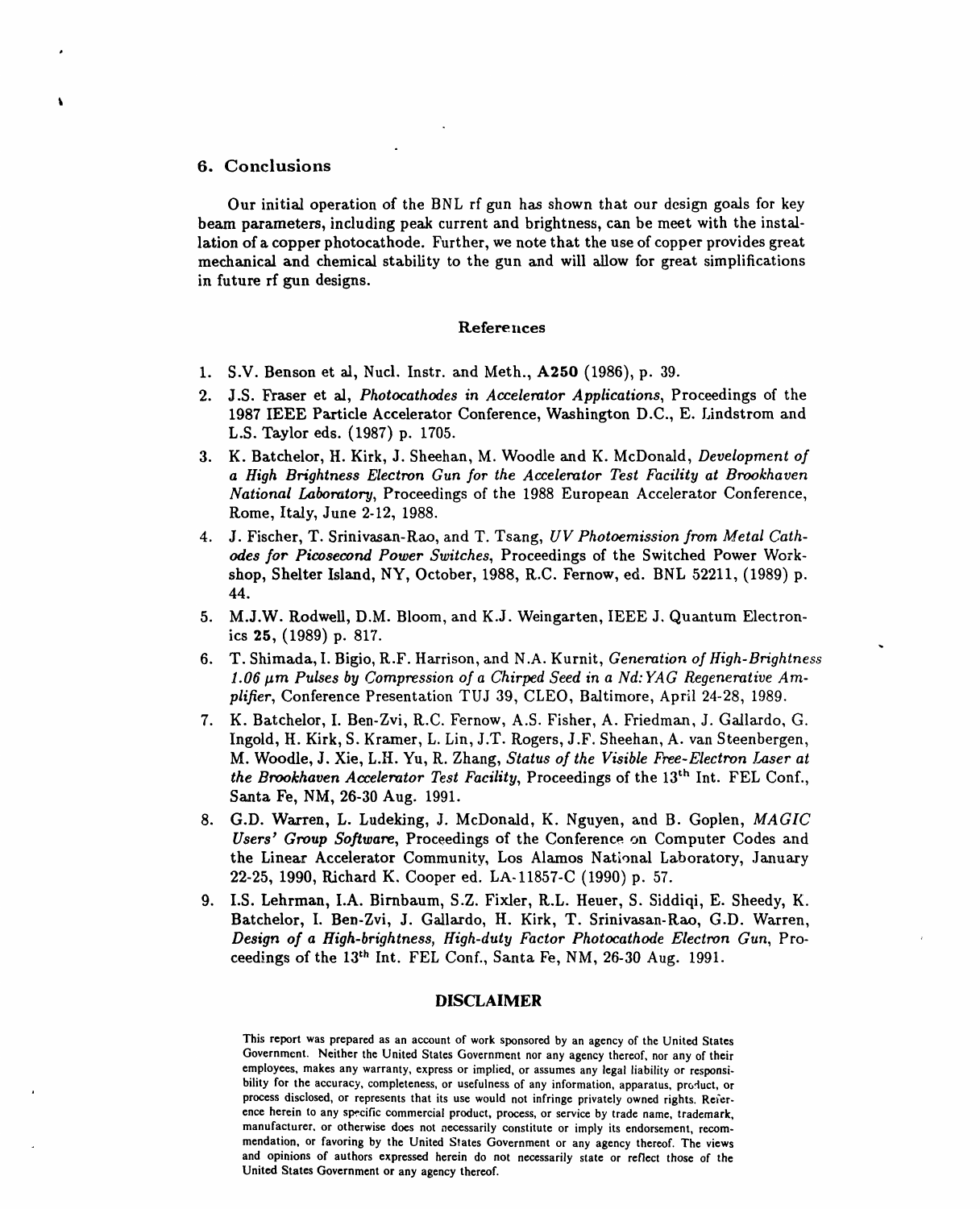

 $\epsilon$ 

u si

Fig. 1 The Brookhaven  $1\frac{1}{2}$  cell gun



Fig. 2 Schematic of the ATF Nd:YAG laser systems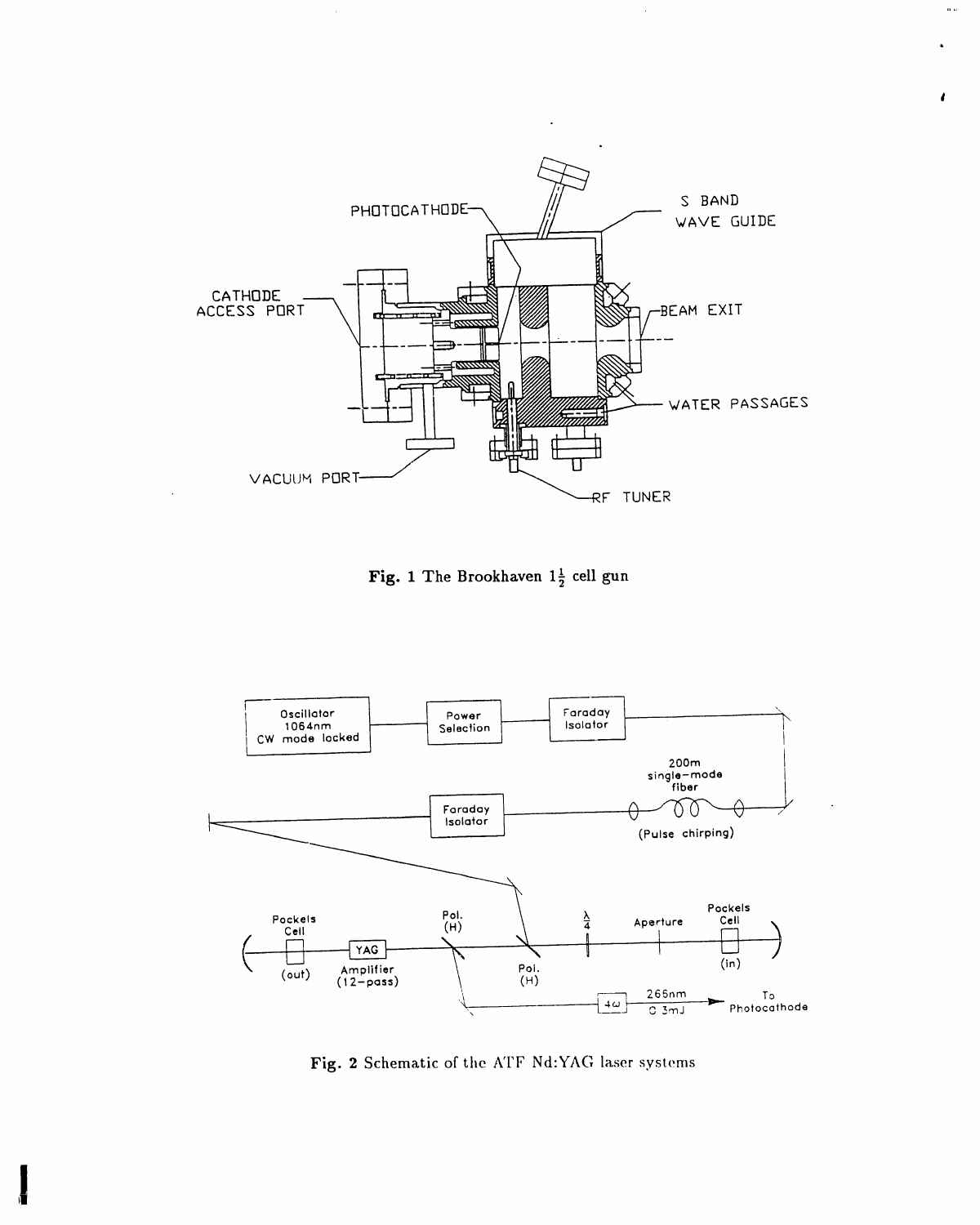

Fig. 3 The ATF injection system



Fig. 4 The vertical projections of the electron beam on a profile monitor as a function of quadrupole current